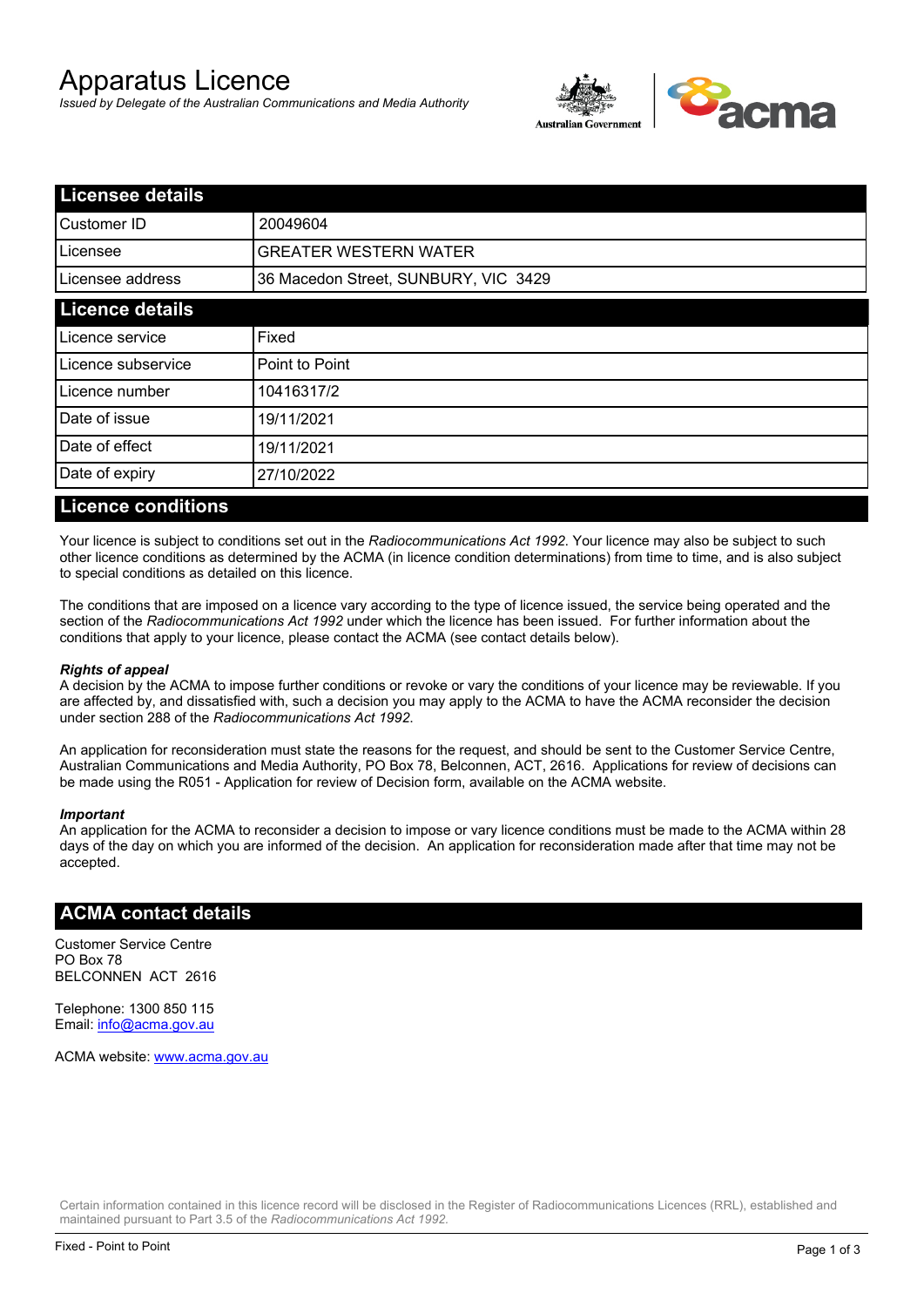# **Advisory Notes applying to licence no.: 10416317/2**

Conditions applicable to the operation of Point to Point station(s) authorised under this licence can be found in the Radiocommunications Licence Conditions (Apparatus Licence) Determination and the Radiocommunications Licence Conditions (Fixed Licence) Determination, the 'fixed licence lcd'. Copies of these determinations are available from the ACMA and from the ACMA home page (www.acma.gov.au).